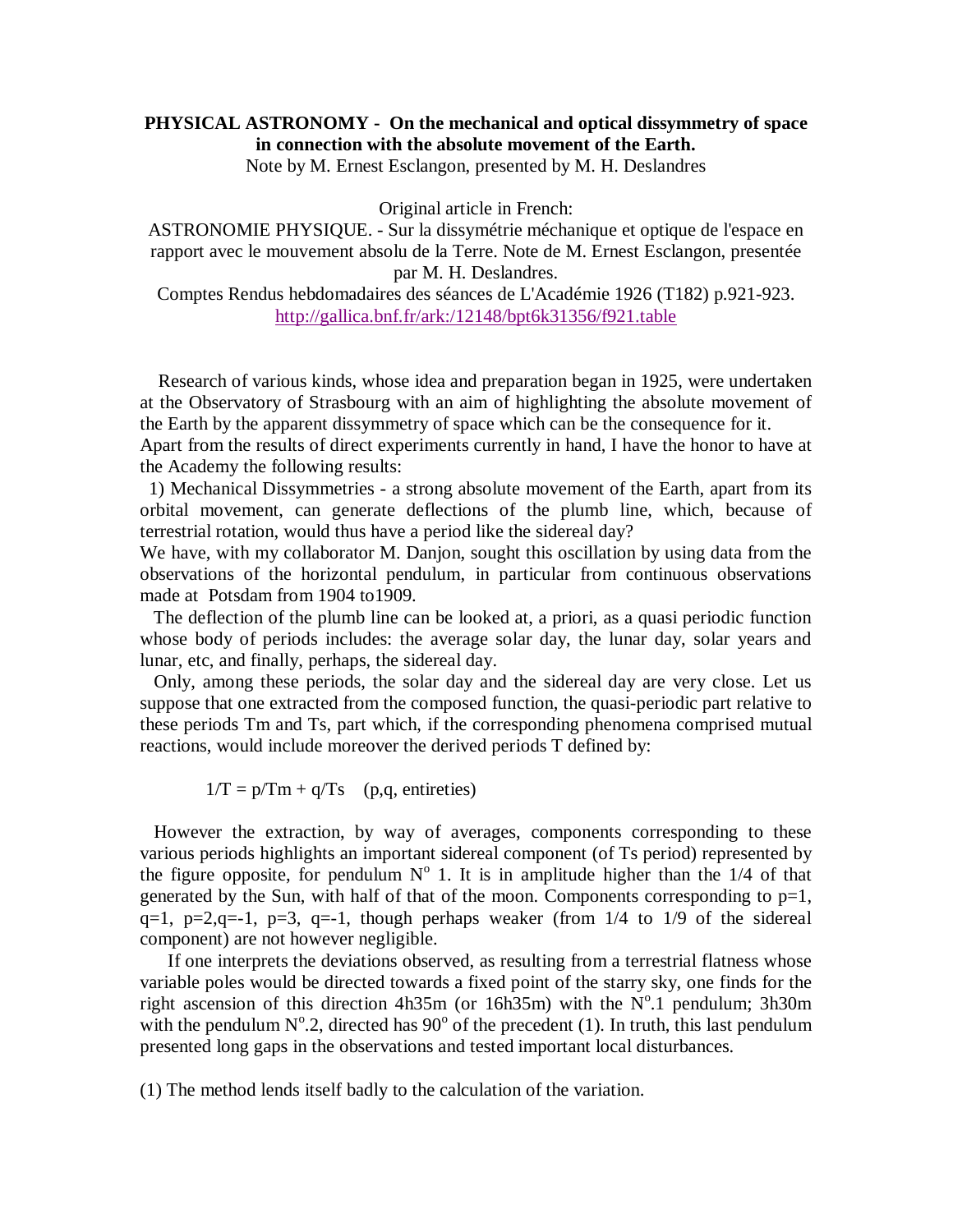However, a thorough examination seems to show that there is not, with respect to this mechanical effect, absolute symmetry compared to the meridian line of the place, as if the sidereal tide comprised a kind of special viscosity dephasing in a way different the successive components ordered in Fourier series compared to the time angle from the disconcerting celestial direction. This assumption, although singular, would agree with the existence of significant mutual reactions with respect to the solar component to which the period is very close.



2.) Optical dissymmetries - direct and the meridian considered star observations reveal substantial differences between the angles of incidence and reflection. By using the direct and considered observations the circumpolar ones with their underpass (to have longer distances zenith) made with the Observatory of Strasbourg and by interpreting the divergence resulting from an effect similar to that preceding, we found, for the direction of movement,  $\alpha = 4h$  36m,  $\delta = +44^{\circ}$  (or  $\alpha = 16h36m$ ,  $\delta = -44^{\circ}$ ). M. Courvoisier, by the direct and considered observations made with Babelsberg and Leyde, obtained  $\alpha = 6h$ ,  $\delta$  $= +33^{\circ}.$ 

3.) The observations of star screenings by the moon highlight, compared to the ephemeredes of this star (i.e. the table of the stars expected position at a given time), of the unexplained periodic variations, functions of the right ascension (1). These variations appear to find an explanation precisely by the average systematic errors of the comparison of the apparent positions of stars provided by the catalogues are affected and coming uncorrected for the meridian observations effected by the translation of the Earth.